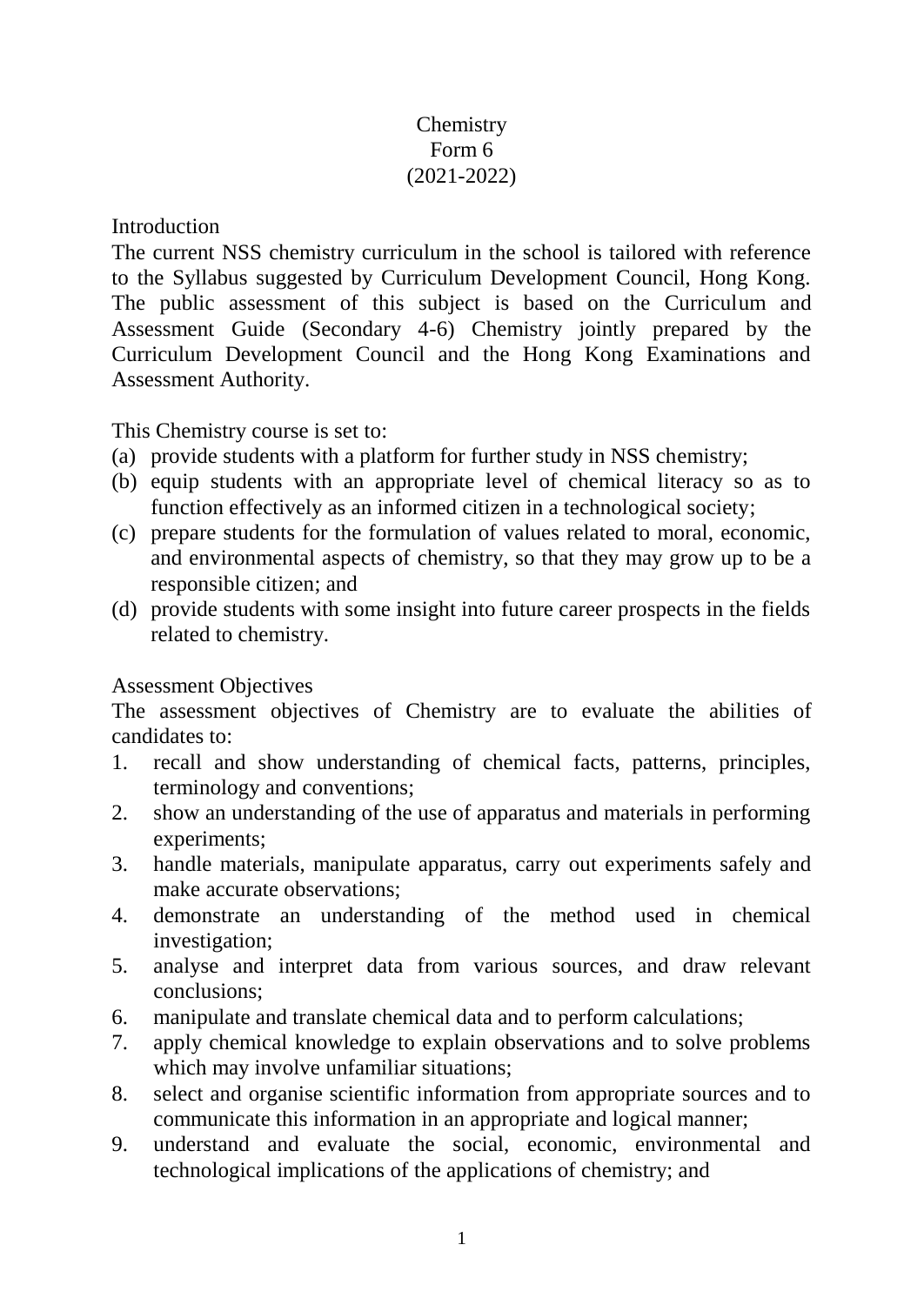- 10. make decisions based on the examination of evidence and arguments.
- 11. learn a wise use of resources, environmental protection, sustainable development, ecological safety and resources safety as stated in National Safety Education.

School-based assessment (SBA) (20% of the HKDSE Subject Mark)

School-based assessment (SBA) is compulsory for ALL school candidates. In the HKDSE examination, candidates will be assessed by their teachers on their performance of a wide range of skills involved in practical related tasks throughout NSS2 and NSS3.

### Pre-requisite

Students are expected to have a good knowledge of the chemistry components of the junior, NSS1 and NSS2 secondary science courses as well as topics in the syllabus.

### Content of the course

The Form 6 teaching program will cover the remaining sections of the suggested syllabus. Slight adjustment may be implemented according to the actual progress of teaching and learning. The contents of the course are as follows:

### Topic

- 10. Rate of reaction (Revision)
- 11. Chemical equilibrium (Revision)
- 12. Patterns in the chemical world
- 14. Industrial chemistry (Elective)
- 16. Analytical chemistry (Elective revision)

### Mode of lessons:

There are four lessons every week. There will be lectures, laboratory work and tutorials throughout the year.

### Assignments

- 1. Classwork Exercises Every student is required to finish all the classwork exercises assigned within a given period of time. There will be about ten to twenty questions on each topic.
- 2. Homework Exercises and Supplementary Exercise There will be assignment after accomplishing a topic. Students are expected to submit their work two days after. Their assignments should be done in detail.